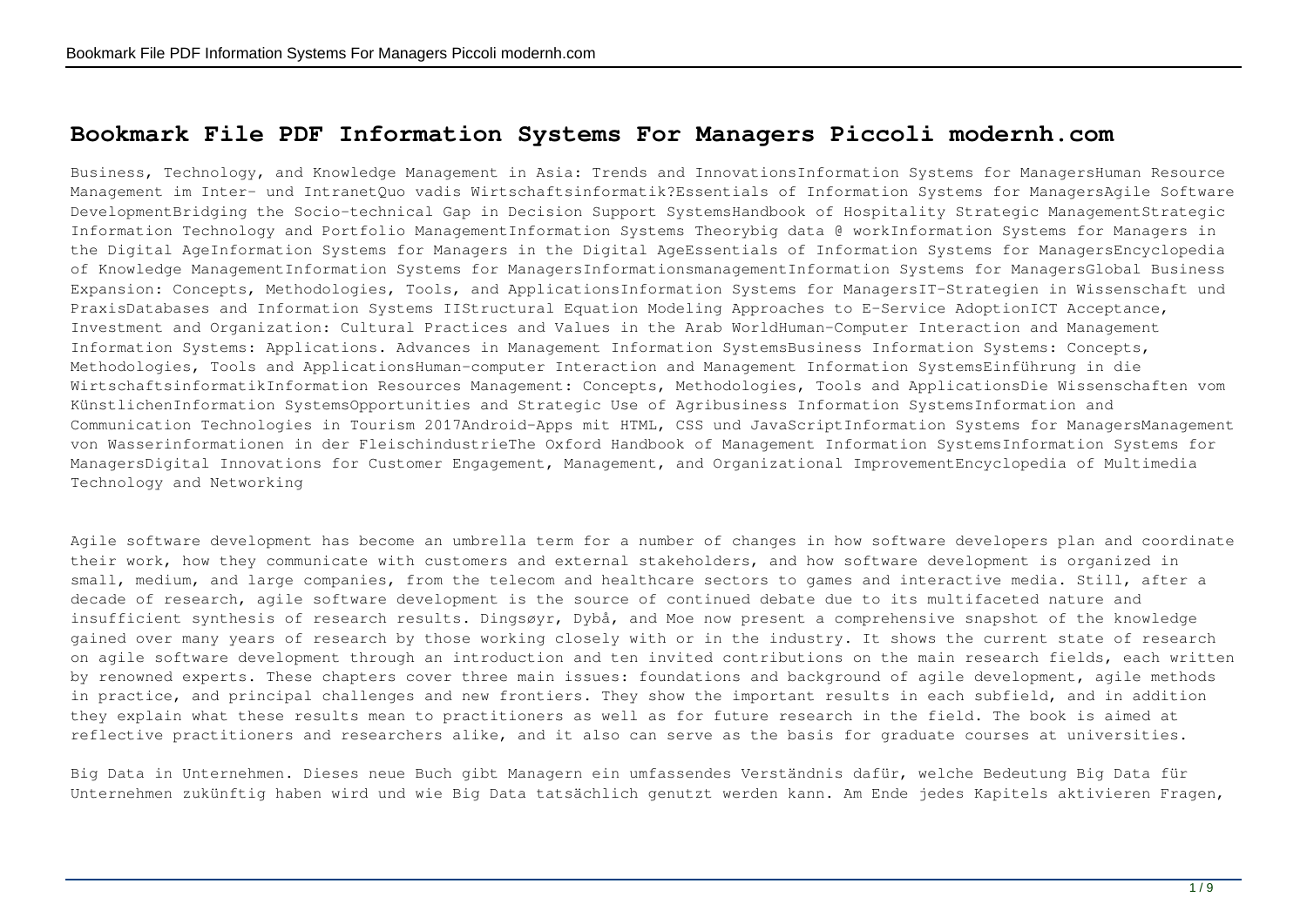selbst nach Lösungen für eine erfolgreiche Implementierung und Nutzung von Big Data im eigenen Unternehmen zu suchen. Die Schwerpunkte - Warum Big Data für Sie und Ihr Unternehmen wichtig ist - Wie Big Data Ihre Arbeit, Ihr Unternehmen und Ihre Branche verändern - - wird - Entwicklung einer Big Data-Strategie - Der menschliche Aspekt von Big Data - Technologien für Big Data - Wie Sie erfolgreich mit Big Data arbeiten - Was Sie von Start-ups und Online-Unternehmen lernen können - Was Sie von großen Unternehmen lernen können: Big Data und Analytics 3.0 Der Experte Thomas H. Davenport ist Professor für Informationstechnologie und -management am Babson College und Forschungswissenschaftler am MIT Center for Digital Business. Zudem ist er Mitbegründer und Forschungsdirektor am International Institute for Analytics und Senior Berater von Deloitte Analytics.

"The objectives of the proposed book are to provide techniques and tools appropriate for building application portfolios and develop strategies that increase financial performance"--Provided by publisher.

Aufgaben der Personalarbeit werden immer häufiger mit Hilfe des Inter- und Intranets durchgeführt. Das Spektrum reicht dabei von der Unterstützung administrativer Aufgaben über strategische Aufgaben des Personalmanagements bis zur Einführung neuer Arbeits- und Organisationsformen. Das Buch stellt die gesamte Spannweite webbasierter Personalarbeit dar und erläutert, wie webbasierte Anwendungen in Organisationen optimal eingesetzt werden können und welche Gestaltungsempfehlungen sich für Anwender und Benutzer ergeben. Außerdem werden konkrete Lösungen für den praktischen Einsatz anhand von Fallbeispielen illustriert. Die einzelnen Themen elektronischer Personalarbeit werden anhand eines Phasenmodells dargestellt. Im ersten Teil zur Auswahl und Platzierung von Mitarbeitern werden Themen wie E-Recruitment, online Job-Börsen, webbasierte Potenzialanalyse und Platzierung in virtuellen Teams behandelt. Die Integration von Mitarbeitern und die Regulation der Zusammenarbeit wird im zweiten Teil mit Themen wie elektronische Kommunikation und Feedbacksysteme, Groupware und Workflowmanagement sowie Führung und Motivierung in virtuellen Teams betrachtet. Der dritte Teil beschäftigt sich schließlich mit der Entwicklung und Förderung von Mitarbeitern. Im Vordergrund stehen hierbei Gebiete wie netzwerkbasierte Mitarbeiterbefragungen, Wissensmanagement und Organisationales Lernen, E-Learning sowie Personal- und Teamentwicklung in virtuellen Gruppen.

(Prior edition was titled ESSENTIALS OF IS FOR MANAGERS)

Der Entwicklung von Strategien in der Informationstechnologie (IT) wird seit Jahren von der Managementpraxis große Bedeutung zugesprochen und auch in der Forschung viel Aufmerksamkeit gewidmet. Als Treiber der Digitalisierung stehen Informationstechnologien inzwischen sogar im Mittelpunkt der Strategiediskussion. Dennoch herrscht wenig Einigkeit darüber, was unter einer IT-Strategie zu verstehen ist. Ziel des vorliegenden Buches ist es, zu einem besseren Verständnis von IT-Strategien beizutragen, indem Konzepte und Inhalte geklärt und im Hinblick auf Praktikabilität und Praxisrelevanz überprüft werden. Das Werk basiert auf einer Habilitationsschrift und ist als Reader konzipiert. Ausgehend von einer Einführung wird ein Überblick über die IT-Strategieforschung von ihren Anfängen bis heute gegeben und es werden relevante Forschungsarbeiten dazu vorgestellt.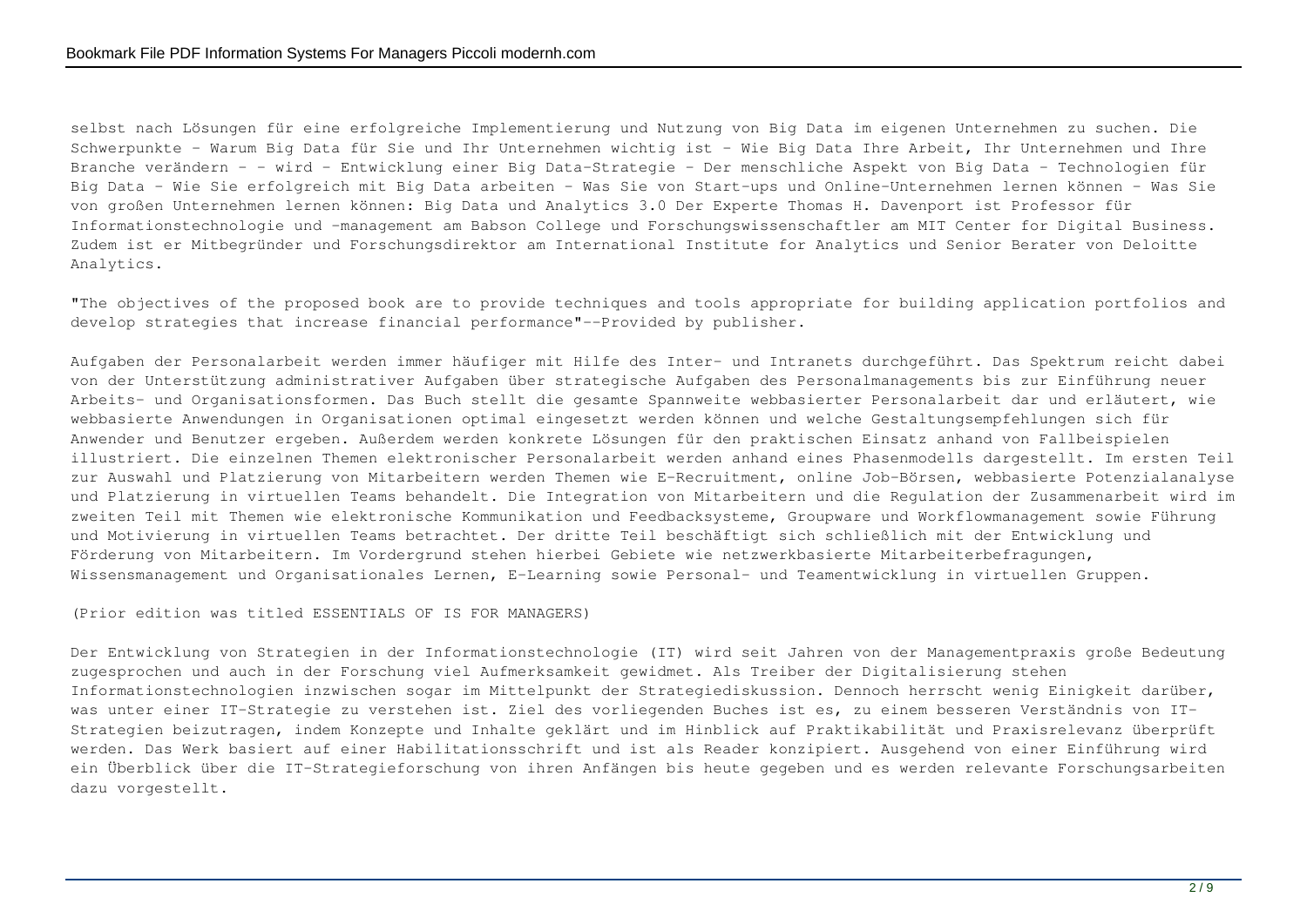Renommierte Wissenschaftler und Praktiker nehmen aus verschiedenen Perspektiven Stellung zu Bedeutung, Positionierung und zukünftiger Ausrichtung der Wirtschaftsinformatik.

Provides commentaries and descriptions of research programs that guides 21st century scholars, graduate students, and industry professionals. This work focuses on applications and evaluations including special case studies, specific contexts or tasks, HCI methodological concerns, and the use and adoption process.

Management Information Systems (MIS) play a crucial role in an organization's operations, accounting, decision-making, project management, and competitive advantage. The Oxford Handbook of Management Information Systems takes a critical and interdisciplinary view of the increasing complexity of these systems within organizations, and the strategic, managerial, and ethical issues associated with the effective use of these technologies. The book is organized into four parts: - Part I: Background - Part II: Theoretical and Methodological Perspectives in MIS - Part III: Rethinking Theory in MIS Practice - Part IV: Rethinking MIS Practice in a Broader Context The Handbook provides expansive coverage of the discipline and a methodological and philosophical framework for discussion of key topics, before exploring the issues associated with MIS in practice and considering the broader context and future agenda of research in light of such concerns as sustainability, ethics, and globalization. Bringing together international scholars to focus on the theory and practice of MIS, this handbook provides a comprehensive resource for academics and research students in the fields of MIS, IS, Organizational Behaviour, and Management in general.

Piccoli's Information Systems for Managers offers an engaging, non-academic style and actionable frameworks to help managers envision how to develop value added IT-dependent strategic initiatives. The version with cases offers an "all in one" book to choose different cases. Each case has extensive notes prepared by the author to help teach a meaningful course. Part III on "The Strategic use of IS" offers unique and useful frameworks that MBAs will be able to put into practice. Two versions provide flexibility and additional chapters on ERP and Business Intelligence/Analytics ad value. The text is well-written with clear examples of the theories and frameworks it introduces as well as great business cases that can be used for discussion to better educate about a subject that is vital to successful managers in the future.

Business Information Systems: Concepts, Methodologies, Tools and Applications offers a complete view of current business information systems within organizations and the advancements that technology has provided to the business community. This four-volume reference uncovers how technological advancements have revolutionized financial transactions, management infrastructure, and knowledge workers.

Over the past several years, digital technologies have reestablished the ways in which corporations operate. On one hand, technology has allowed companies to build a stronger knowledge of its customer base, contributing to better consumer engagement strategies. On the other hand, these technologies have also integrated into the management and daily operations of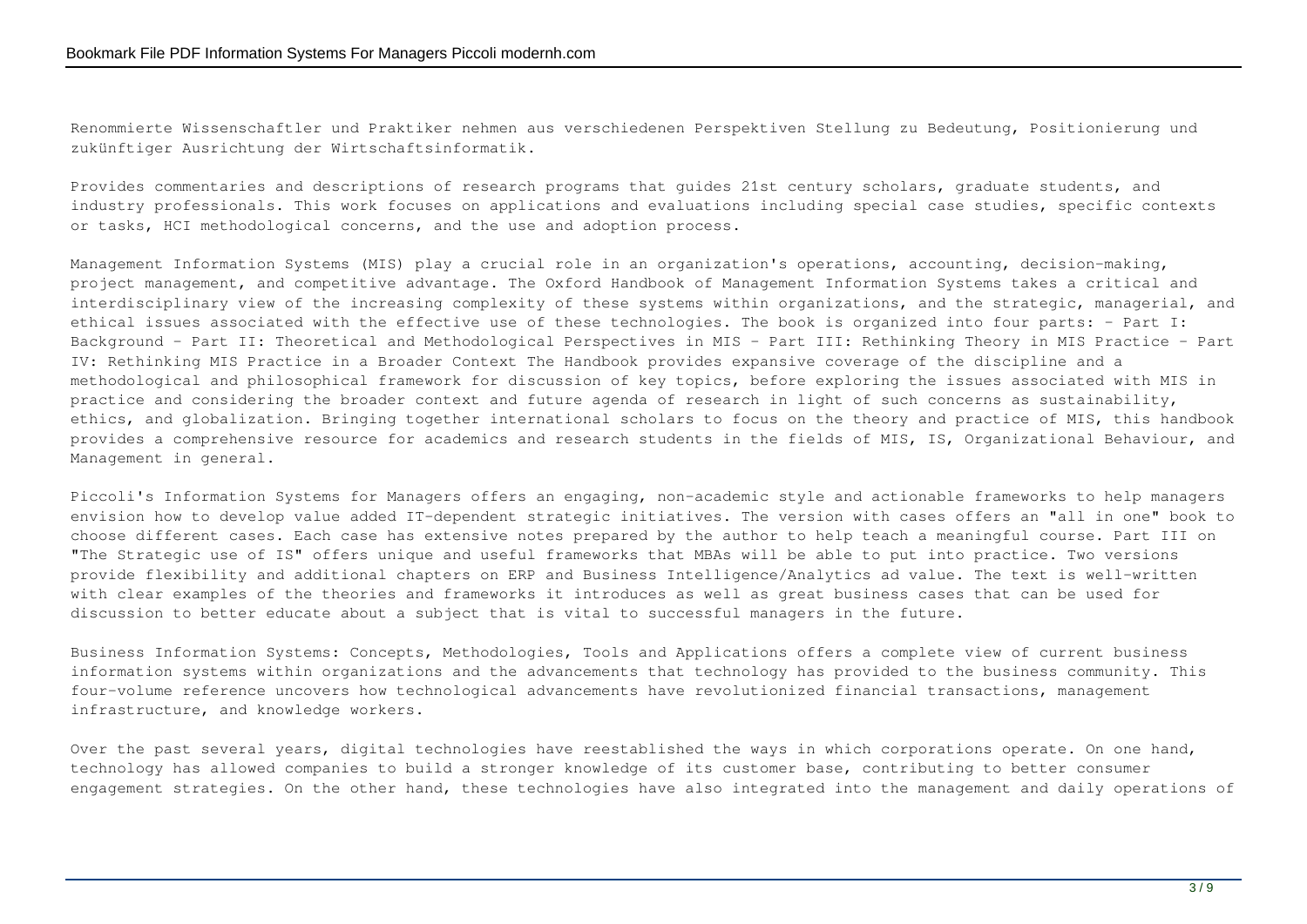companies, resulting in increased performance and organizational improvement. Remaining up to date with the implementation of these cutting-edge technologies is key to a company?s continued success. Digital Innovations for Customer Engagement, Management, and Organizational Improvement is an essential reference source that discusses and strategizes the latest technologies and innovations and their integration, implementation, and use in businesses, as well as lifelong learning strategies in a digital environment. Featuring research on topics such as consumer engagement, e-commerce, and learning management systems, this book is ideally designed for managers, business executives, marketers, consumer analysts, IT consultants, industry professionals, academicians, researchers, and students.

Die Wissenschaften vom Künstlichen von Herbert A. Simon gilt seit dem Erscheinen der ersten Ausgabe im Jahr 1969 als "Klassiker" der Literatur zum Thema Künstliche Intelligenz. Simon hat zusammen mit den Computerwissenschaftlern Allen Newell, Marvin Minsky und John McCarthy Mitte der fünfziger Jahre das so bezeichnete - von Alan Turing antizipierte -Forschungsgebiet der Computerwissenschaft und der Psychologie ins Leben gerufen. Seine herausragende, allgemeinverständliche Darstellung von Grundüberlegungen und philosophischen Aspekten der Künstlichen Intelligenz ist heute aktueller denn je, nicht nur wegen der ständig zunehmenden Bedeutung der Forschung und Entwicklung auf diesem Gebiet, sondern auch aufgrund des verbreiteten Mangels an Grundkenntnissen für eine kritische Auseinandersetzung mit der Künstlichen Intelligenz.

Most information systems textbooks overwhelm business students with overly technical information they may not need in their careers. This textbook takes a new approach to the required information systems course for business majors. For each topic covered, the text highlights key "Take-Aways" that alert students to material they will need to remember during their careers. Sections titled "Where You Fit In" and "Why This Chapter Matters" explain how the topics being covered will impact students on the job. Review questions, discussion questions, and summaries are also included. This second edition is updated to include new technology, along with a new running case study. Key features: Single-mindedly for business students who are not technical specialists Doesn't try to prepare IS professionals; other courses will do that Stresses the enabling technologies and application areas that matter the most today Based on the author's real-world experience Up to date regarding technology and tomorrow's business needs This is the book the author—and, more importantly, his students—wishes he had when he started teaching. Dr. Mallach holds degrees in engineering from Princeton and MIT, and in business from Boston University. He worked in the computer industry for two decades, as Director of Strategic Planning for a major computer firm and as co-founder/CEO of a computer marketing consulting firm. He taught information systems in the University of Massachusetts (Lowell and Dartmouth) business schools for 18 years, then at Rhode Island College following his retirement. He consults in industry and serves as Webmaster for his community, in between hiking and travel with his wife.

Im Kontext des globalen Klimawandels wird die Nachhaltigkeit wirtschaftlichen Handelns zunehmend öffentlich diskutiert. Speziell in der Fleischindustrie wird die Nachhaltigkeitskommunikation tendenziell bedeutender. Nichtsdestotrotz ist das Management von Umweltinformationen nur unzureichend automatisiert, und detaillierte Informationen wie bspw. Indikatoren zur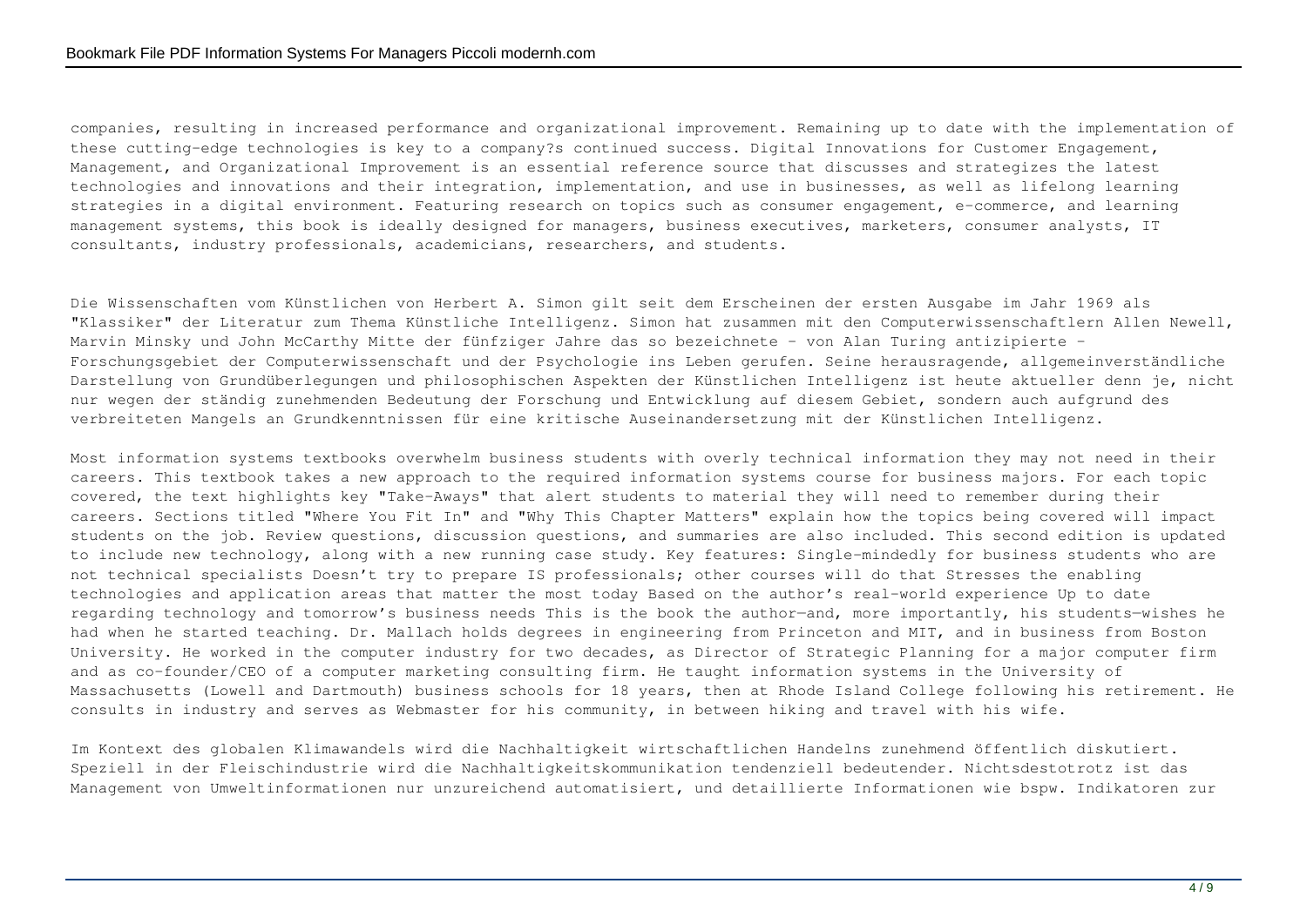nachhaltigen Nutzung von Wasser werden selten erfasst. Die Forschungsarbeit fokussiert daher das Management von Wasserinformationen als Teilaspekt des Informationsmanagements und verfolgt das Ziel, Herausforderungen, Systemanforderungen und Lösungsansätze für das IT-basierte Management von betrieblichen Wasserinformationen zu erarbeiten. Sie erweitert die bestehende BUIS-Forschung um branchenspezifische Erklärungsansätze, Anforderungen und Lösungsansätze für die Fleisch verarbeitende Industrie sowie um Funktionalitäten zur Ausweisung von produktspezifischen Nachhaltigkeitsindikatoren auf Fleischwaren. Dazu werden sowohl quantitativ wie auch qualitativ empirische Methoden genutzt. Unter anderem werden Faktoren und Herausforderungen zur Ausgestaltung von BUIS-Komponenten bestimmt und verglichen. Dabei wird festgestellt, dass branchenspezifische Adaptionshindernisse und Gestaltungsanforderungen bestehen. Zur Bemessung des Einflusses, den die Ausgestaltung von BUIS auf deren Adaption hat, wird desweiteren ein Erklärungsmodell erstellt. Die Erkenntnisse dieser Analysearbeiten werden zur Ausarbeitung von idealtypischen Lösungsansätzen zur produktspezifischen Ausweisung von Water Footprints genutzt.

"This book highlights the efforts and developments in the fields of Asian studies as well as its intentional role in IT and management within the constant growing business market"--Provided by publisher.

"This work is a comprehensive, four-volume reference addressing major issues, trends, and areas for advancement in information management research, containing chapters investigating human factors in IT management, as well as IT governance, outsourcing, and diffusion"--Provided by publisher.

The overall mission of this book is to provide a comprehensive understanding and coverage of the various theories and models used in IS research. Specifically, it aims to focus on the following key objectives: To describe the various theories and models applicable to studying IS/IT management issues. To outline and describe, for each of the various theories and models, independent and dependent constructs, reference discipline/originating area, originating author(s), seminal articles, level of analysis (i.e. firm, individual, industry) and links with other theories. To provide a critical review/meta-analysis of IS/IT management articles that have used a particular theory/model. To discuss how a theory can be used to better understand how information systems can be effectively deployed in today's digital world. This book contributes to our understanding of a number of theories and models. The theoretical contribution of this book is that it analyzes and synthesizes the relevant literature in order to enhance knowledge of IS theories and models from various perspectives. To cater to the information needs of a diverse spectrum of readers, this book is structured into two volumes, with each volume further broken down into two sections. The first section of Volume 1 presents detailed descriptions of a set of theories centered around the IS lifecycle, including the Success Model, Technology Acceptance Model, User Resistance Theories, and four others. The second section of Volume 1 contains strategic and economic theories, including a Resource-Based View, Theory of Slack Resources, Portfolio Theory, Discrepancy Theory Models, and eleven others. The first section of Volume 2 concerns socio-psychological theories. These include Personal Construct Theory, Psychological Ownership, Transactive Memory, Language-Action Approach, and nine others. The second section of Volume 2 deals with methodological theories, including Critical Realism, Grounded Theory,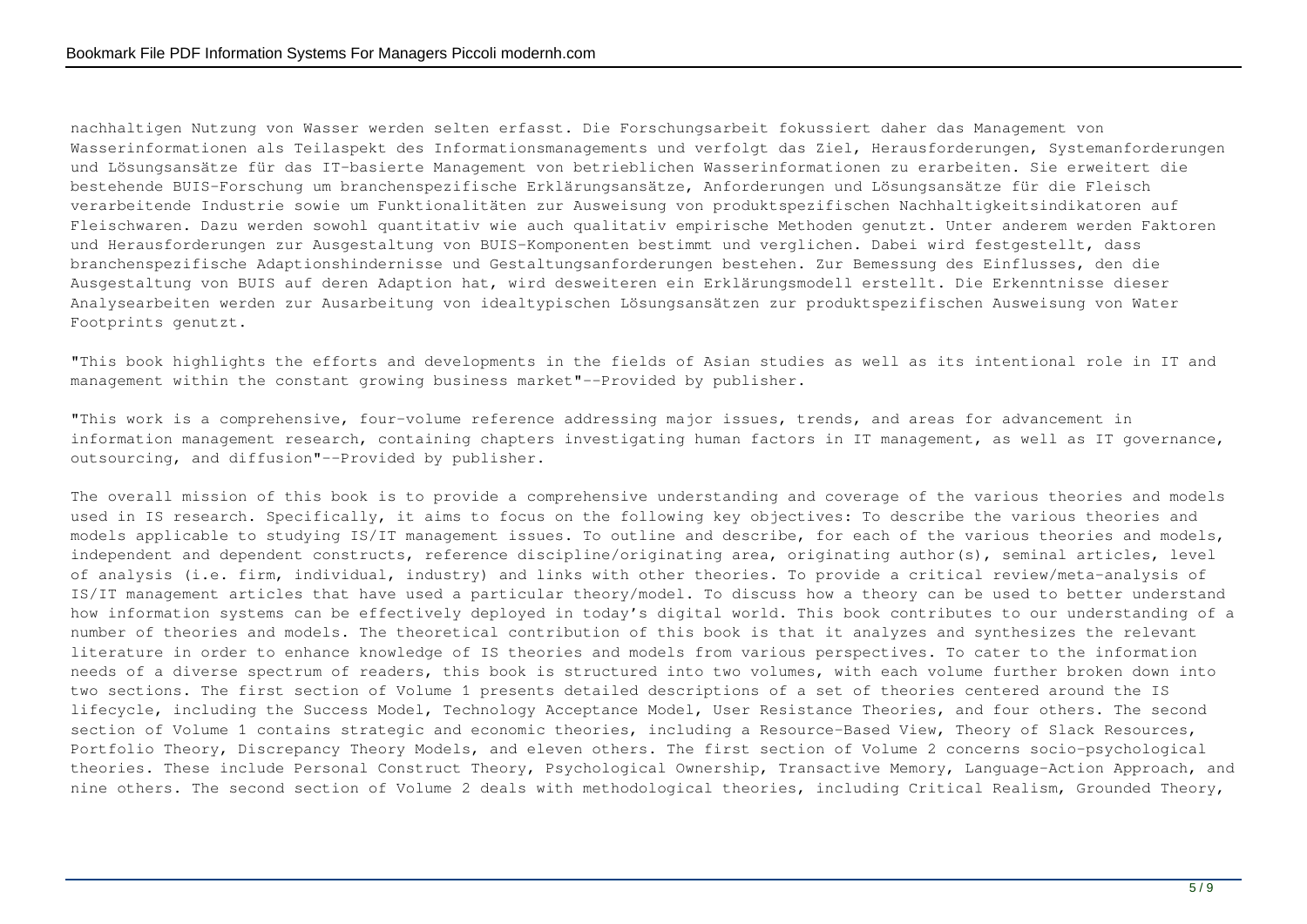Narrative Inquiry, Work System Method, and four others. Together, these theories provide a rich tapestry of knowledge around the use of theory in IS research. Since most of these theories are from contributing disciplines, they provide a window into the world of external thought leadership.

With the modernization of services offered through the internet, many traditional face-to-face services have adopted new eservice phenomena. Especially prevalent among the younger generations, this change in service has promoted many industries to rethink how to best reach their consumers using modern technology. Structural Equation Modeling Approaches to E-Service Adoption is a pivotal reference source that aims to share the latest empirical research findings within technology acceptance, information systems, information technology, human-computer interaction, and management information systems. While highlighting topics such as e-commerce, internet banking, and technology acceptance, this publication explores the understanding of today's e-services in a dynamic and complex environment, as well as the methods within the field of information systems and information technologies. This book is ideally designed for academics, students, managers, and scholars interested in the up-and-coming research surrounding the field of information technology.

Presents the advances in decision support theory and practice with a focus on bridging the socio-technical gap. This book covers a wide range of topics including: Understanding DM, Design of DSS, Web 2.0 Systems in Decision Support, Business Intelligence and Data Warehousing, Applications of Multi-Criteria Decision Analysis, and more.

"This book is a unique source of information outlining the importance of Information Communication Technology (ICT) adoption and diffusion, covering the Arab world's strong need for access to information systems, while still paying close attention to their culture and localization of practices"--Provided by publisher.

As businesses seek to compete on a global stage, they must be constantly aware of pressures from all levels: regional, local, and worldwide. The organizations that can best build advantages in diverse environments achieve the greatest success. Global Business Expansion: Concepts, Methodologies, Tools, and Applications is a comprehensive reference source for the latest scholarly material on the emergence of new ideas and opportunities in various markets and provides organizational leaders with the tools they need to be successful. Highlighting a range of pertinent topics such as market entry strategies, transnational organizations, and competitive advantage, this multi-volume book is ideally designed for researchers, scholars, business executives and professionals, and graduate-level business students.

Informationsmanagement ist das auf Information und Kommunikation gerichtete Leitungshandeln in Organisationen, also alle Führungsaufgaben, die sich mit Information und Kommunikation befassen. In diesem Lehr- und Handbuch werden in 44 Lerneinheiten die Grundlagen und Aufgaben des Informationsmanagements und die Methoden dargestellt, die zur Unterstützung der Aufgabenerfüllung geeignet sind. Vier Forschungsfallstudien zeigen Ergebnisse wissenschaftlicher Arbeit zu diesem Teilgebiet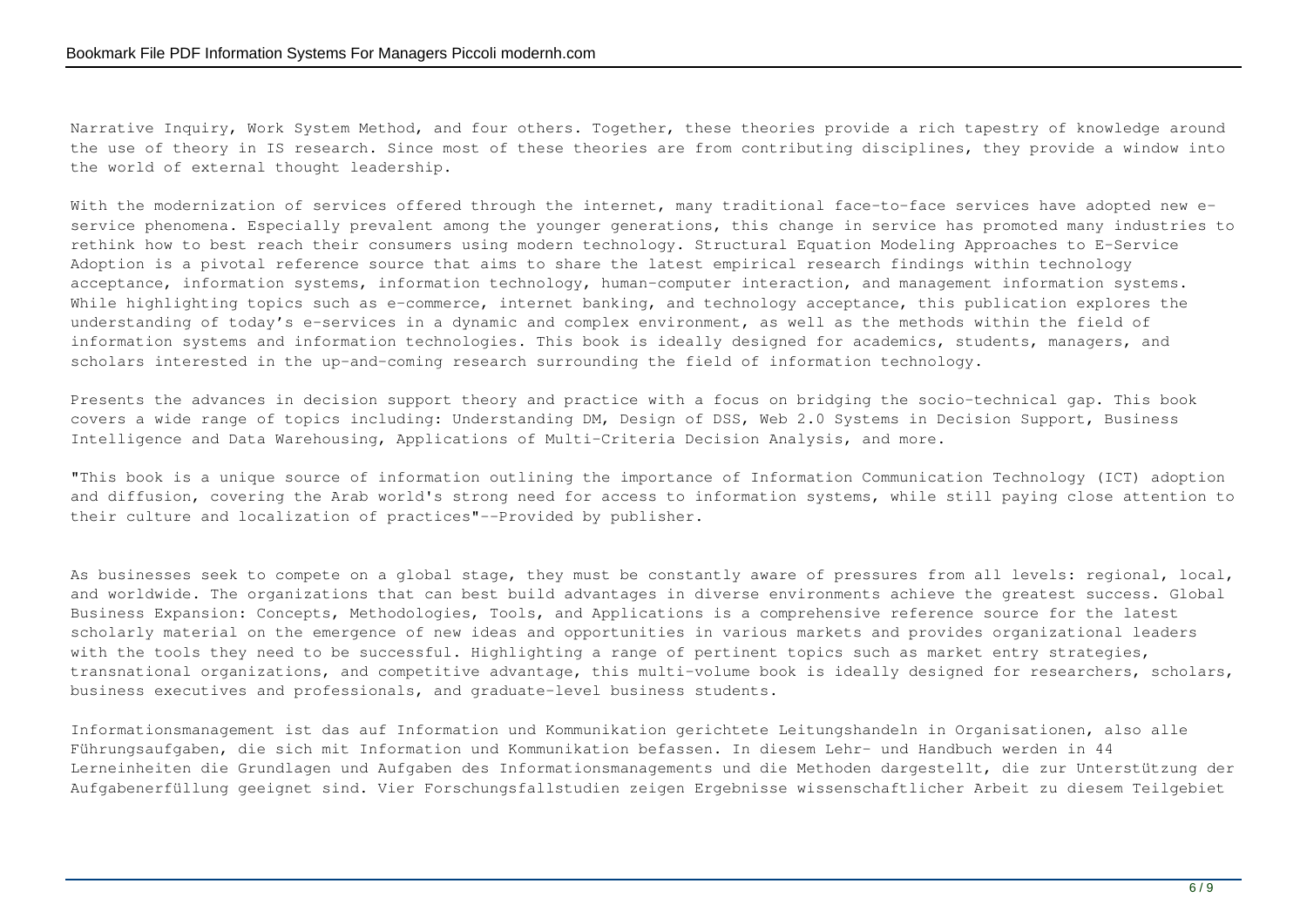der Wirtschaftsinformatik, die auch für die Lösung von IT-Problemen in der Praxis relevant sind. Die Lerneinheiten sind klar und einheitlich strukturiert: Lernziele, Definitionen der Kernbegriffe und Kontrollfragen erleichtern das Selbststudium; der Lernstoff ist in didaktisch sinnvolle Abschnitte gegliedert und wird durch Abbildungen veranschaulicht; Forschungsbefunde belegen seine wissenschaftliche und praktische Bedeutung; Praxisbeispiele beschreiben Probleme und Problemlösungen; Vertiefungsliteratur, Informationsmaterial und einschlägige Normen ermöglichen eine weiterführende Beschäftigung mit dem Lernstoff. Dieses Lehr- und Handbuch richtet sich nicht nur an Studierende wirtschaftswissenschaftlicher und technischer Studiengänge, insbesondere Wirtschaftsinformatik, Betriebswirtschaftslehre und Informatik, sondern auch an IT-Führungskräfte. Die Website http://www.informationsmanagement-buch.org enthält umfangreiches Zusatzmaterial und gibt Studierenden und Praktikern die Möglichkeit, Hinweise zur Ergänzung und Verbesserung des Buches zu geben sowie über aktuelle Fragen des Informationsmanagements zu diskutieren.

This book presents state-of-the-art research into the application of information and communication technologies to travel and tourism. The range of topics covered is broad, encompassing digital marketing and social media, mobile computing and web design, semantic technologies and recommender systems, augmented and virtual reality, electronic distribution and online travel reviews, MOOC and eLearning, eGovernment, and the sharing economy. There is a particular focus on the development of digital strategies, the impact of big data, and the digital economy. In addition to the description of research advances and innovative ideas, readers will find a number of informative industrial case studies. The contents of the book are based on the 2017 ENTER eTourism conference, held in Rome. The volume will be of interest to all academics and practitioners who wish to keep abreast of the latest developments in eTourism.

(Prior edition was titled ESSENTIALS OF IS FOR MANAGERS)

The two versions of Piccoli: a second edition of IS for Managers: Text and Cases and a first edition of a text only version, titled Essentials of IS for Managers offer an engaging, non-academic style and actionable frameworks to help readers develop value added IT-dependent strategic initiatives. The version with cases offers an "all in one" book for those who don't want to choose their own cases. Each case has extensive notes prepared by the author to help teach a meaningful course. Part III on "The Strategic use of IS" offers unique and useful frameworks that MBAs will be able to put into practice.

"This encyclopedia offers a comprehensive knowledge of multimedia information technology from an economic and technological perspective"--Provided by publisher.

Due to such factors as poor economic conditions, climate change, and conflict, food security remains an issue around the world and especially in developing nations. Rapid changes in technology over the last decade has brought a renewed focus on how information and communication technologies (ICTs) and application systems are deployed to improve rural competitiveness.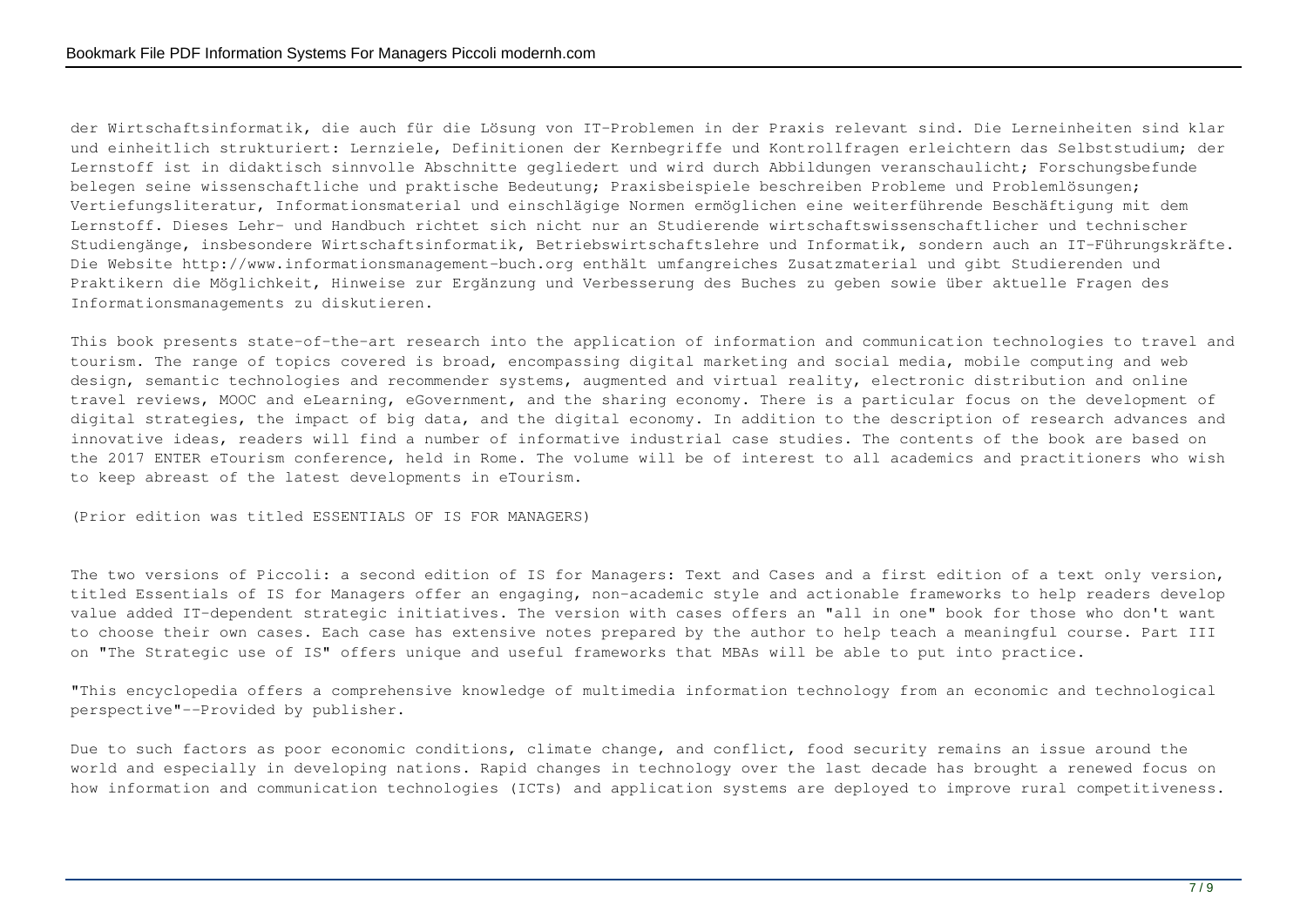Unfortunately, agricultural stakeholders in developing countries, particularly in Africa, have not been able to reap comparable benefits from adopting agricultural information systems as compared to their counterparts in the developed economies. Understanding the challenges that hinder the effective adoption of agricultural information systems and identifying opportunities or innovations is imperative to improve the agricultural sectors and overcome the problems in these developing economies. Opportunities and Strategic Use of Agribusiness Information Systems is an essential reference book that examines the key challenges that hinder the effective adoption of agricultural information systems. Moreover, it identifies and evaluates opportunities for the strategic deployment of ICTs and information systems to drive agricultural development for the benefit of agricultural sector stakeholders in emerging countries. While highlighting such topics as agricultural entrepreneurship, food value chain, and innovation systems, it is intended to provide sound and relevant frameworks and tools that will aid agricultural industry practitioners, smallholder farmers, and managers of agricultural extension systems looking to make more effective and responsible decisions when selecting, planning, deploying, and managing agribusiness information systems. It is additionally targeted for agricultural funding organizations, government policymakers, academicians, researchers, and students concerned with exploiting the potential of a variety of ICTs and information systems in the quest to achieve food security and poverty reduction in emerging economies.

Handbook of Hospitality Strategic Management provides a critical review of mainstream hospitality strategic management research topics. Internationally recognized leading researchers provide thorough reviews and discussions, reviewing strategic management research by topic, as well as illustrating how theories and concepts can be applied in the hospitality industry. This book covers all aspects of strategic management in hospitality. The depth and coverage of each topic is unprecedented. A must-read for hospitality researchers and educators, students and industry practitioners.

Databases and database systems in particular, are considered as kerneIs of any Information System (IS). The rapid growth of the web on the Internet has dramatically increased the use of semi-structured data and the need to store and retrieve such data in a database. The database community quickly reacted to these new requirements by providing models for semi-structured data and by integrating database research to XML web services and mobile computing. On the other hand, IS community who never than before faces problems of IS development is seeking for new approaches to IS design. Ontology based approaches are gaining popularity, because of a need for shared conceptualisation by different stakeholders of IS development teams. Many web-based IS would fail without domain ontologies to capture meaning of terms in their web interfaces. This volume contains revised versions of 24 best papers presented at the th 5 International Baltic Conference on Databases and Information Systems (BalticDB&IS'2002). The conference papers present original research results in the novel fields of IS and databases such as web IS, XML and databases, data mining and knowledge management, mobile agents and databases, and UML based IS development methodologies. The book's intended readers are researchers and practitioners who are interested in advanced topics on databases and IS.

"This encyclopedia is a research reference work documenting the past, present, and possible future directions of knowledge